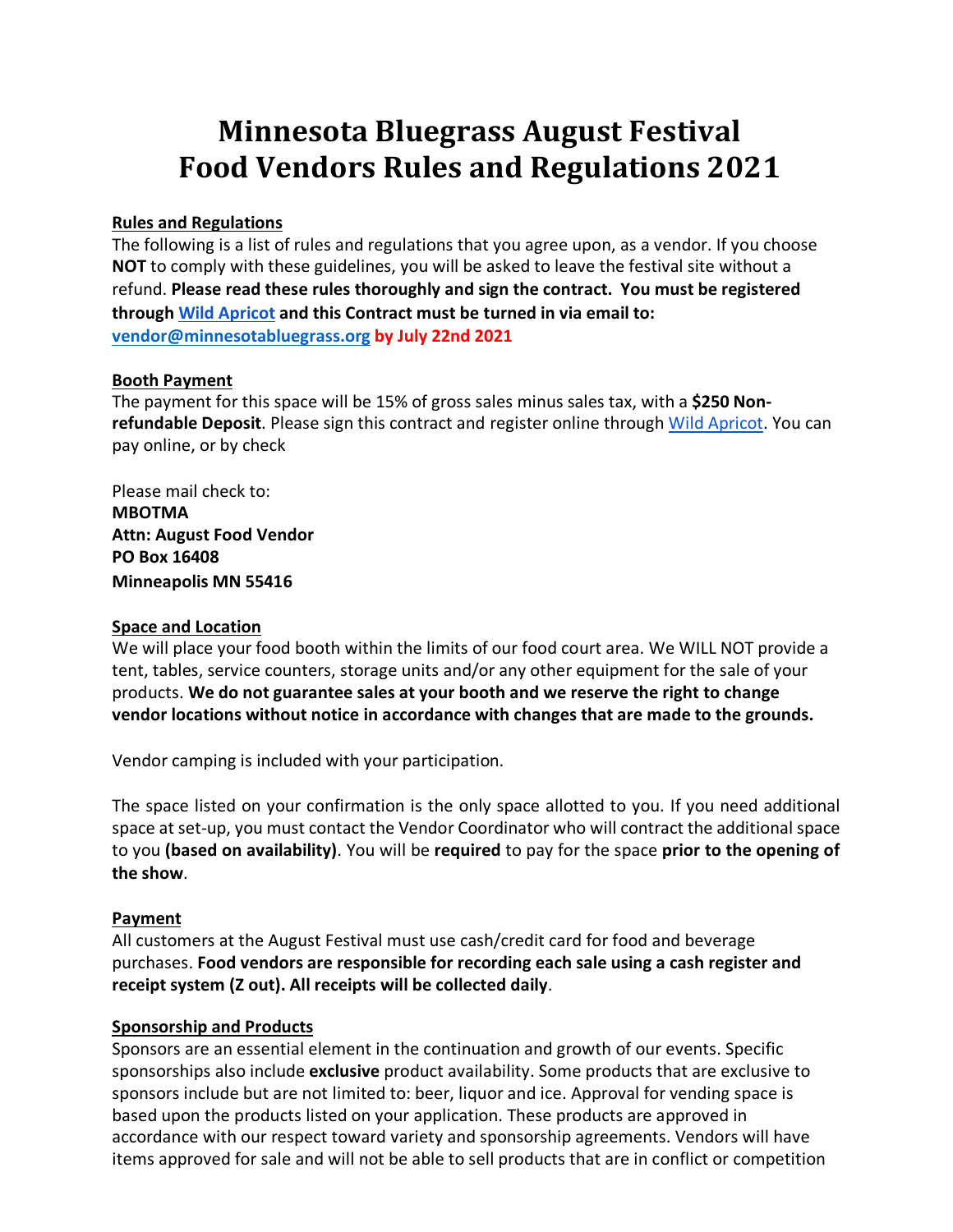with sponsor products. **We reserve the right to remove ANY item from the grounds that has not been listed as an item to sell.**

## **Exclusivity**

Vendors are **not** granted exclusivity on any products unless specified in writing by Minnesota Bluegrass August Festival. You may reference the festival and dates in promotion of the event and your participation. You may **not** use the event name, logo, entertainer's names, images, or dates on products sold under your business name at any time.

## **Insurance**

All food vendors are **required** to have a **minimum of \$1,000,000 liability** insurance on their booth. A copy of your insurance certificate specifically evidencing Minnesota Bluegrass and Old Time Music Association and coverage for the dates of August 5-8, 2021 is required as part of the application process. If you do not currently have insurance, you **must** purchase insurance and provide us with such documentation prior to the event. If you are unable to secure an insurance policy, please contact us at vendorcoordinator@minnesotabluegrass.org

## **Fire Safety**

Each food vendor is required to have a fire extinguisher in their booth, at all times, as required by the local Fire Department.

## **Garbage and Grease**

All vendors are responsible to dispose of their garbage. Any vendor leaving garbage will be billed for its removal. Grease barrels are provided for food vendors at no charge. If you need grease disposal, you MUST use the barrels that are provided.

## **Ice**

Ice storage units **WILL NOT** be provided. If you prepare a product on your menu using ice, you need to provide your own container for ice storage. Specific pick-up locations and price(s) will be available during setup.

## **UPS Shipments**

UPS shipments will be delivered to the information booth each day prior to the gates opening. **Please Note: ANY packages that are delivered prior to the first day of the festival (August 5, 2021) will be returned to sender!** Staff **WILL NOT** sign for ANY of your packages or try to locate you after UPS has arrived on the grounds. **COD packages WILL NOT be accepted at the grounds.**  To arrive at the grounds, packages must be shipped to **5024 Crescent Ave., Eau Claire, WI 54703**. We ask that you use your booth name in the "Care of" field when shipping to the venue so it's easier to identify the package when it arrives. Any questions please refer to your Vendor Coordinator contact.

## **Carry-ins, Pets, Lawn Chairs, and Motorized Vehicles**

Outside food or beverage will be able to be carried in by a food vendor to be consumed at your booth ONLY. **PETS** are allowed in the event grounds and campgrounds. Vendors are given the privilege of entering the grounds early for restocking but not to place lawn chairs in the seating area. Doing so will result in removal from the festival. **NO** unauthorized motorized vehicles or scooters are allowed on the grounds.